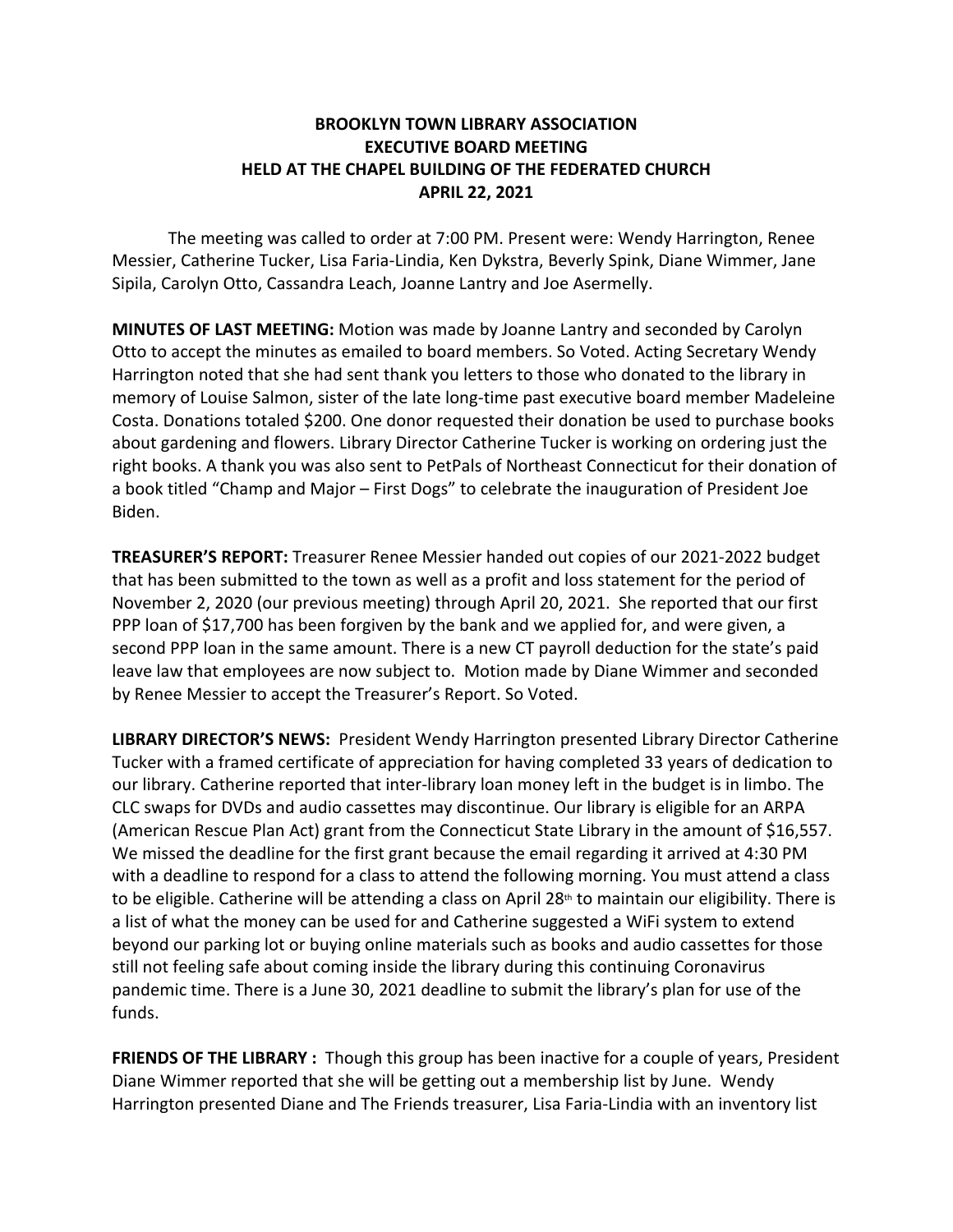of Cat's Meow pieces and other sale items on hand at the library that could generate \$1,834 income for the group.

## **OLD BUSINESS:**

**COVID-19 PREVENTION BADGE** : This was applied for after our last meeting on November  $2<sup>nd</sup>$  annual meeting and is on display at the library.

**RUG CLEANING:** This was brought up long ago during our shut down for the pandemic, but was never followed through on. Renee Messier suggested that the library needs a deep cleaning and the possible purchase of air purifiers. Renee has checked with a couple of cleaning services for prices. Cassandra suggested that our electrical wiring be checked out before the purchase of air purifiers. Availability of electrical outlets would also be an issue .Possible replacement of the rugs last installed in 1988 was also discussed. A motion was made by Ken Dykstra and seconded by Carolyn Otto to pre-authorize a \$5,000 limit for a deep cleaning of the library and purchasing of air purifiers. We will get estimates for the deep cleaning and Wendy Harrington will email board members for an online vote on the selection of the cleaning company.

**BUILDING MAINTENANCE:** a new outdoor light fixture was installed that lights our parking lot more effectively and efficiently.

**STAFF EVALUATIONS:** The Library Director is in charge of evaluating staff, while the Executive Board evaluates the Library Director. Catherine Tucker performed an evaluation for Librarian/Clerk Lisa Burbank after her anniversary of date of hire in late January and read it to the board. Motion made by Lisa Faria-Lindia and seconded by Beverly Spink to accept the Library Director's evaluation for Librarian/Clerk Lisa Burbank and that Lisa will continue her employment with us. So Voted.

 Evaluations for others was discussed. It was decided evaluations should be done by the end of each fiscal year. Motion was made by Ken Dykstra and Carolyn Otto to establish an Evaluation Committee for the future whose members shall consist of the board president, vice president and two other board members chosen by the president. So Voted.

## **NEW BUSINESS:**

**LIBRARY DIRECTOR APPLICATIONS/APPOINT INTERVIEW COMMITTEE:** There are 7 applicants for the position. Wendy Harrington conducted tours of the library facility for all applicants and presented an overview sheet of all applicants' qualifications and comments to the board. Motion was made by Lisa Faria-Lindia and seconded by Ken Dykstra to have a five member Library Director Interview Committee consisting of Wendy Harrington, Jane Sipila, Deneen Azzolino, Cassandra Leach and Joe Asermelly. So Voted

**OTHER: Revise Policy on Paid Time Off For Hourly Employees/Payout of Unused Vacation Time-Add Clause.** Discussion was held as to whether or not to add the clause of a payout of 25% of unused vacation time upon an hourly employees' separation of employment